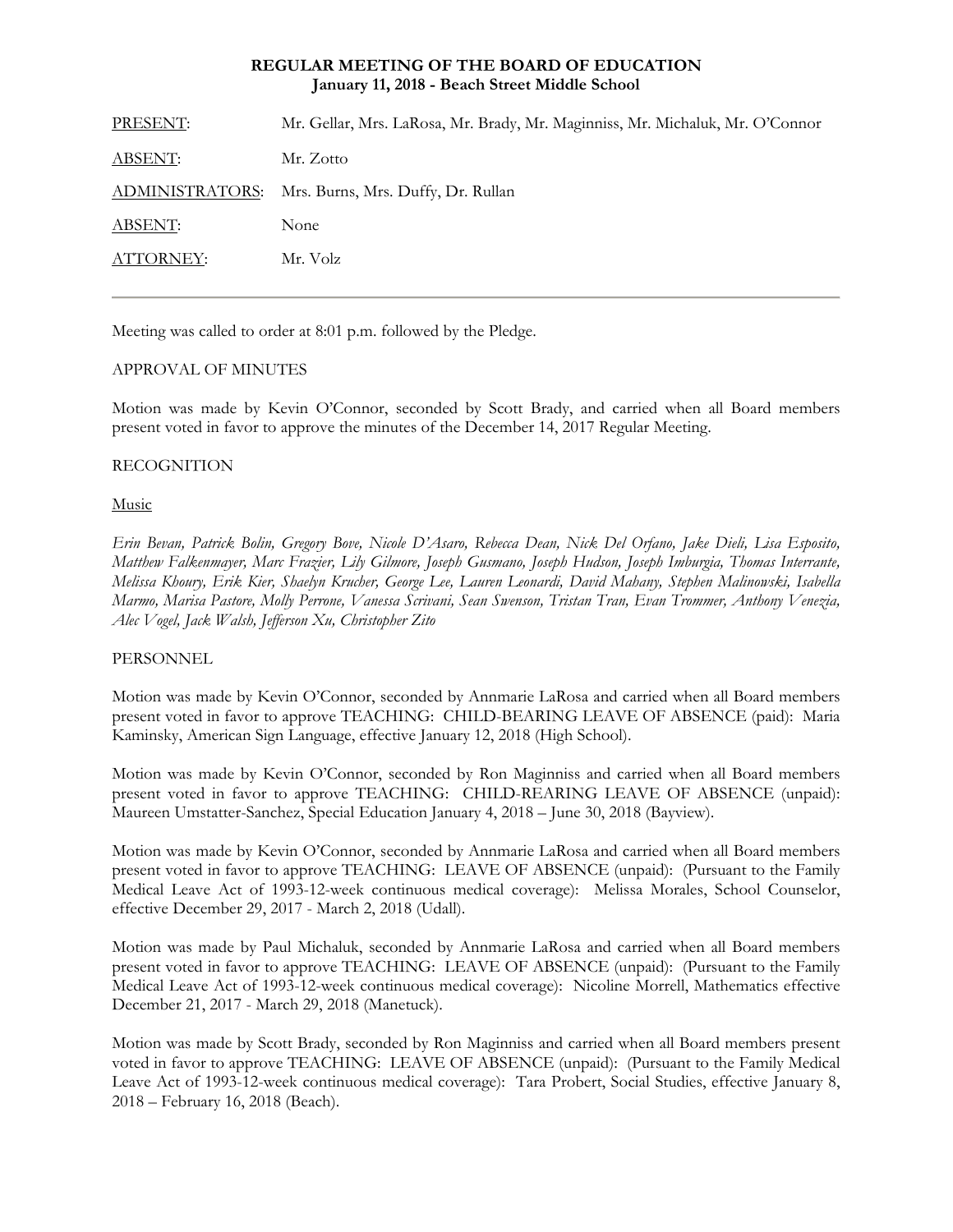Motion was made by Paul Michaluk, seconded by Kevin O'Connor and carried when all Board members present voted in favor to approve CIVIL SERVICE: RETIREMENT: Susan Burke, Senior Clerk Typist, effective January 16, 2018 (27 years).

Motion was made by Paul Michaluk, seconded by Annmarie LaRosa and carried when all Board members present voted in favor to approve CIVIL SERVICE: PROBATIONARY APPOINTMENT: Debra Federico, Clerk Typist, effective January 17, 2018 (Bayview and Paul J. Bellew; Step 1; replacing S. Burke {retired}).

Motion was made by Kevin O'Connor, seconded by Paul Michaluk and carried when all Board members present voted in favor to approve OTHER: CLUBS/ADVISORS 2017-2018:

HIGH SCHOOL: Chamber Singers, Melissa Senatore Drama Coordinator, James Krais

Motion was made by Scott Brady, seconded by Paul Michaluk and carried when all Board members present voted in favor to approve OTHER: ENRICHMENT (\$275 per session):

Justin DeMaio, LEGOS & Board Games and More Michelle Edgley, Blast Off & Soak and Scrub Tami Lombardi, International Cooking (K-3 and 4-8) Christine Maniscalco, Coding is Cool 1 & 2 Wesley Oakes, Theater 1 & 2

Motion was made by Paul Michaluk, seconded by Annmarie LaRosa and carried when all Board members present voted in favor to approve OTHER: HOMEBOUND INSTRUCTOR (\$30/hour):

Cara Douglas, effective January 12, 2018 Jennifer Marrali, effective January 12, 2018 Christina McMahon, effective January 12, 2018 Alyssa Ruta, effective January 12, 2018

Motion was made by Paul Michaluk, seconded by Annmarie LaRosa and carried when all Board members present voted in favor to approve OTHER: SUBSTITUTE TEACHER (\$115 per diem):

Lisbi Bosia effective March 12, 2018, student teacher Cara Douglas, effective January 12, 2018 Daniel Gschwind, effective March 19, 2018, student teacher Jasmyn Herrara, effective January 18, 2018, student teacher Jennifer Marrali, effective January 12, 2018 Christina McMahon, effective January 12, 2018 Taylor Raimo, effective January 23, 2018, student teacher Alyssa Ruta, effective January 12, 2018

Motion was made by Scott Brady, seconded by Paul Michaluk and carried when all Board members present voted in favor to approve OTHER: SUBSTITUTE TEACHING ASSISTANT (\$85 per diem):

Lisbi Bosia effective March 12, 2018 Cara Douglas, effective January 12, 2018 Daniel Gschwind, effective March 19, 2018 Jasmyn Herrara, effective January 18, 2018 Jennifer Marrali, effective January 12, 2018 Christina McMahon, effective January 12, 2018 Taylor Raimo, effective January 23, 2018 Alyssa Ruta, effective January 12, 2018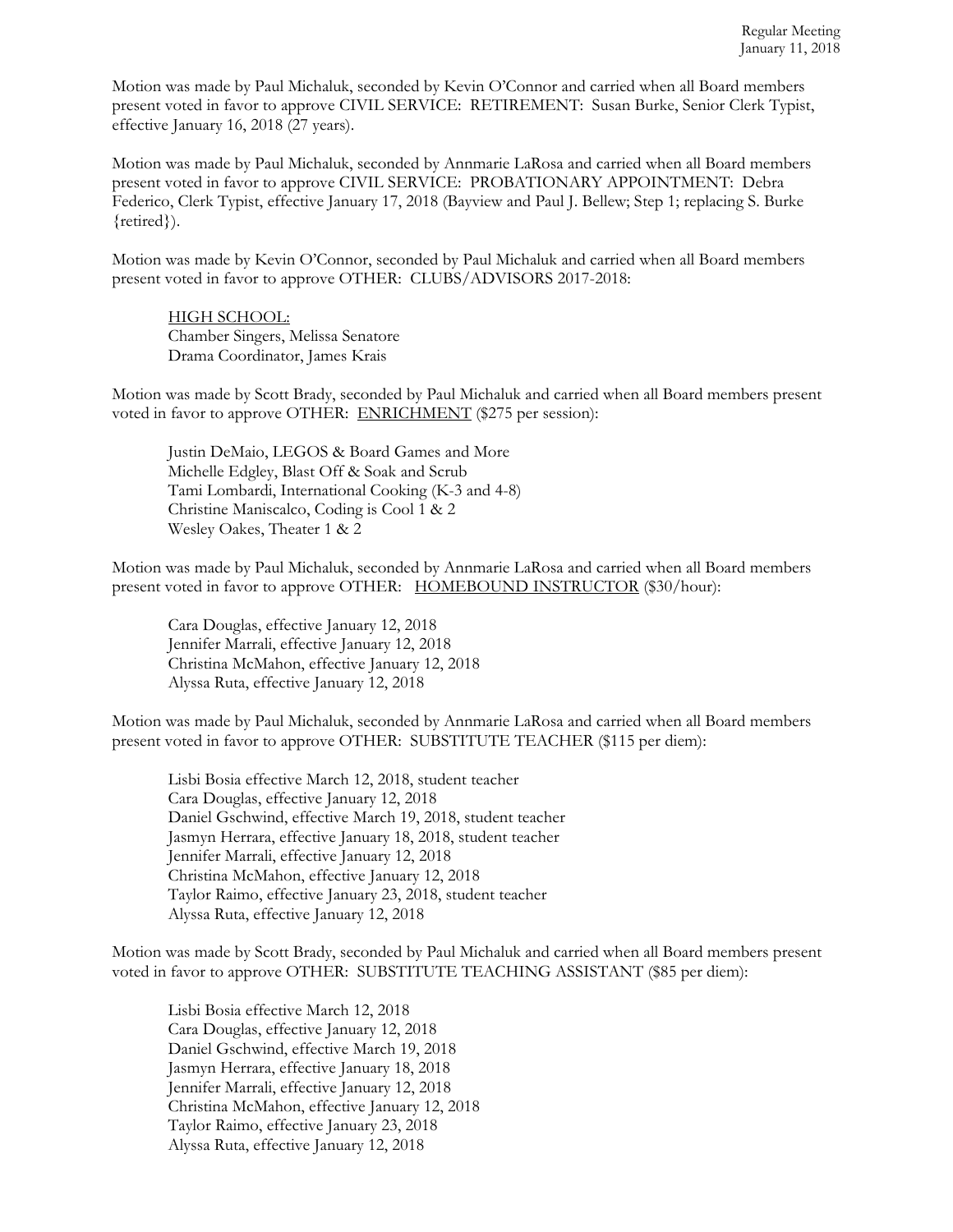## CURRICULUM UPDATE

The district is currently reviewing course offerings for 2018-2019 at the middle and high school levels. The Smart Schools Investment Plan Phase I has been approved, and a timeline for creating a wireless infrastructure at the high school and elementary schools will be formulated shortly.

The implementation of the 1:1 Chromebook initiative at the middle school level has gone smoothly, The district plans next to pilot an in-school 1:1 Chromebook initiative at the elementary level since Grade 5 classrooms currently have Wi-Fi.

# REPORT OF COMMITTEES:

Finance Committee: Scott Brady reported on the meeting held on  $1/9/18$ . Items reviewed included the November treasurer's report; November Extra-Curricular; November payroll summary; November financial statements; claims audit report and December system manager audit report. Also reviewed were warrants, payroll certification forms, budget transfers and surplus of IT equipment and various books for Beach Street. Other items reviewed included one bid for industrial table saws and Leasehold Space Agreement with Eastern Suffolk BOCES.

Education Committee: Annmarie LaRosa reported on the meeting held 1/11/18. There was a presentation by Ryan Vollmuth, Transition Coordinator regarding the CTE (Career & Technical Education) program.

Building and Grounds Committee: Kevin O'Connor reported on the meeting held on 1/9/18. A representative from School Construction Consultants provided an update on bond projects. The high school roof project was completed and an inspection will take place soon; the high school generator replacement is almost complete; bleacher replacements will take place during winter break; the Paul J. Bellew auditorium is complete; and the security vestibule plan for Beach Street was reviewed. Other items discussed were adjusting storage settings on security cameras, replacing the high school electronic sign, and a potential \$9000 savings by removing pay phones in school buildings.

Committee on Special Education: Ron Maginniss reported on the meeting held on 12/14/17. Items reviewed included CPSE/CSE recommendations and student placements.

Health and Wellness Committee: Paul Michaluk reported on the meeting held on 1/11/18. Items reviewed included the financial report, a "Screenagers" presentation to the community, printing of newsletters, and a Department of Health presentation to the community on Vaping & E-Cigarettes. The committee also discussed concerns about blogger Logan Paul's recent decision to release video of suicide to his followers. The next meeting will take place on February 13, 2018 at 9:30 a.m. in the cafeteria at P.J. Bellew.

## FINANCIAL MATTERS

The treasurer's report for November was presented. Beginning balance as of 10/31/17: \$28,265,050.26; ending balance as of 11/30/17: \$18,409,064.54.

Motion was made by Scott Brady, seconded by Kevin O'Connor, and carried when all Board members present voted in favor to approve budget transfers 3450-3459.

Motion was made by Scott Brady, seconded by Annmarie LaRosa, and carried when all Board members present voted in favor to approve the following surplus items: Miscellaneous IT equipment ~ District-wide; Miscellaneous books ~ Beach Street Middle School.

Motion was made by Paul Michaluk, seconded by Annmarie LaRosa, and carried when all Board members present voted in favor to approve the following bid: #1715 Brian's Tool Sales - purchase of industrial table saws.